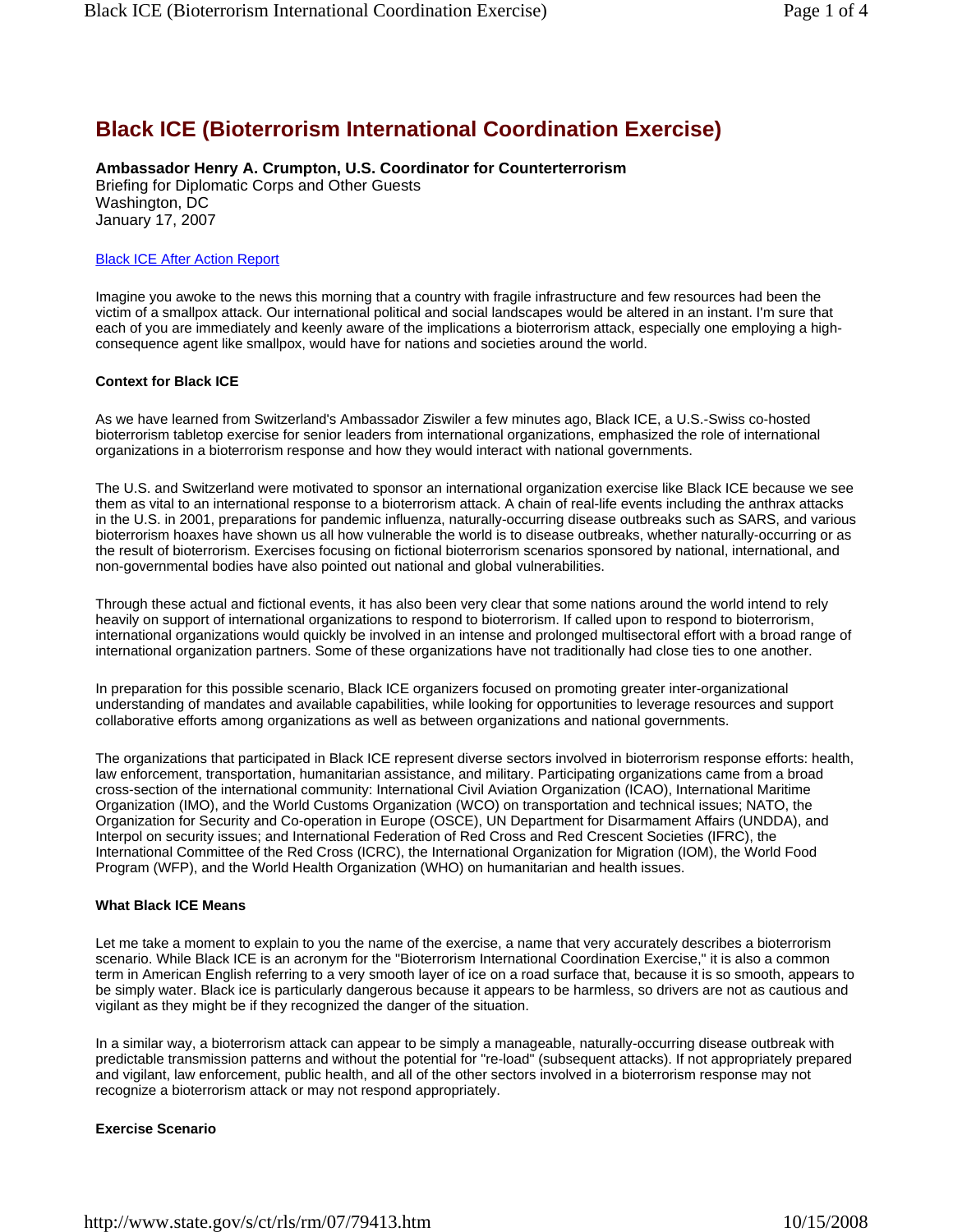The Black ICE tabletop exercise scenario simulated a smallpox attack with self-infected terrorists traveling via airplane from South Asia to Central Asia, and then moving about a major city during a large, outdoor event to infect as many others as possible. Eventually, over the course of the Black ICE scenario, the disease spreads throughout Europe, South Asia, Central Asia, and North America, resulting in cases in 17 nations, with 357 individuals infected, and 108 dead.

The disease is first discovered when an extremely ill, apparently homeless young man is brought to a hospital and diagnosed with smallpox. He turns out to be one of the terrorists who had traveled from South Asia. The scenario's fictional terrorist group was called The Council of Eight, a radical student group at a medical college in South Asia. The Council of Eight has a history of threatening propaganda with unclear intent and vague motivations.

The various facets of the Black ICE scenario raised a range of complex, global issues surrounding movement and border restrictions; vaccination policies; investigation strategies; trade implications; relationships between international organizations and national governments, relationships between various sectors such as public health, law enforcement, and military; and many other challenging multisectoral issues.

Black ICE incorporated fictional news broadcasts for each move in the scenario. These videos are examples of some kinds of media reporting. They are not inflammatory nor do they provide misinformation. As we can all imagine, there are a range of ways, however, in which the media can and will report on suspected or actual bioterrorism.

It is difficult to overestimate the impact of the media on a response to any emergency, but in a bioterrorism attack with its inherently international implications, the media's role may be even more profound given their ability to help disseminate critical, life-saving information about how to limit risk factors and any restrictions, or their ability to make a bad situation worse by spreading inaccurate information, increasing panic, and causing the public to take unwise actions.

### **An Opportunity to Prepare**

Based on the experiences in Black ICE, the U.S. and Switzerland make the following recommendations:

- Because of finite resources among international organizations, nations should increase their own capacity to prevent and respond to bioterrorism;
- Nations should establish mechanisms for sharing medical countermeasures internationally and support international organizations' efforts to develop and sustain an effective system for the apportionment of medical countermeasures;
- International organizations should work, with the support of national governments and other organizations, to clarify the coordinating authority of a response by international organizations to bioterrorism;
- International organizations and individual nations should acknowledge and emphasize the multi-sectoral nature of preparation for and response to bioterrorism; and
- International organizations should evaluate their bioterrorism response capabilities and systems to pinpoint potential areas for creative collaboration with other organizations.

Almost all of these recommendations have their foundation in the crucial role national governments play in improving our collective ability to prevent and respond to bioterrorism. In addition to directly supporting the work of international organizations, all of our nations can strengthen internal, national, and regional abilities to counter bioterrorism by increasing our individual and collective capabilities, and enhancing collaboration and partnership with neighboring nations to provide for mutual support to complement or supplement possible support from international organizations.

### **U.S. Vision for International Collaboration**

The U.S. believes that the four essential pillars of effective and cooperative global and multi-sectoral efforts to combat bioterrorism are:

- Threat Awareness -- including bioterror-specific intelligence, timely assessments, and strategies for anticipating future threats.
- Prevention and Protection -- including proactive prevention activities and counterproliferation efforts, along with critical infrastructure protection.
- Surveillance and Detection -- including early detection and attack warning; disease diagnosis, identification, and the ability to discern unusual patterns of disease; epidemiological investigation to determine the extent and cause of the outbreak; laboratory testing to confirm the disease agent; provision of information regarding the outbreak to key stakeholders; attribution, and interdiction.
- Response and Recovery -- including response planning, provision of treatment and the ability to contain the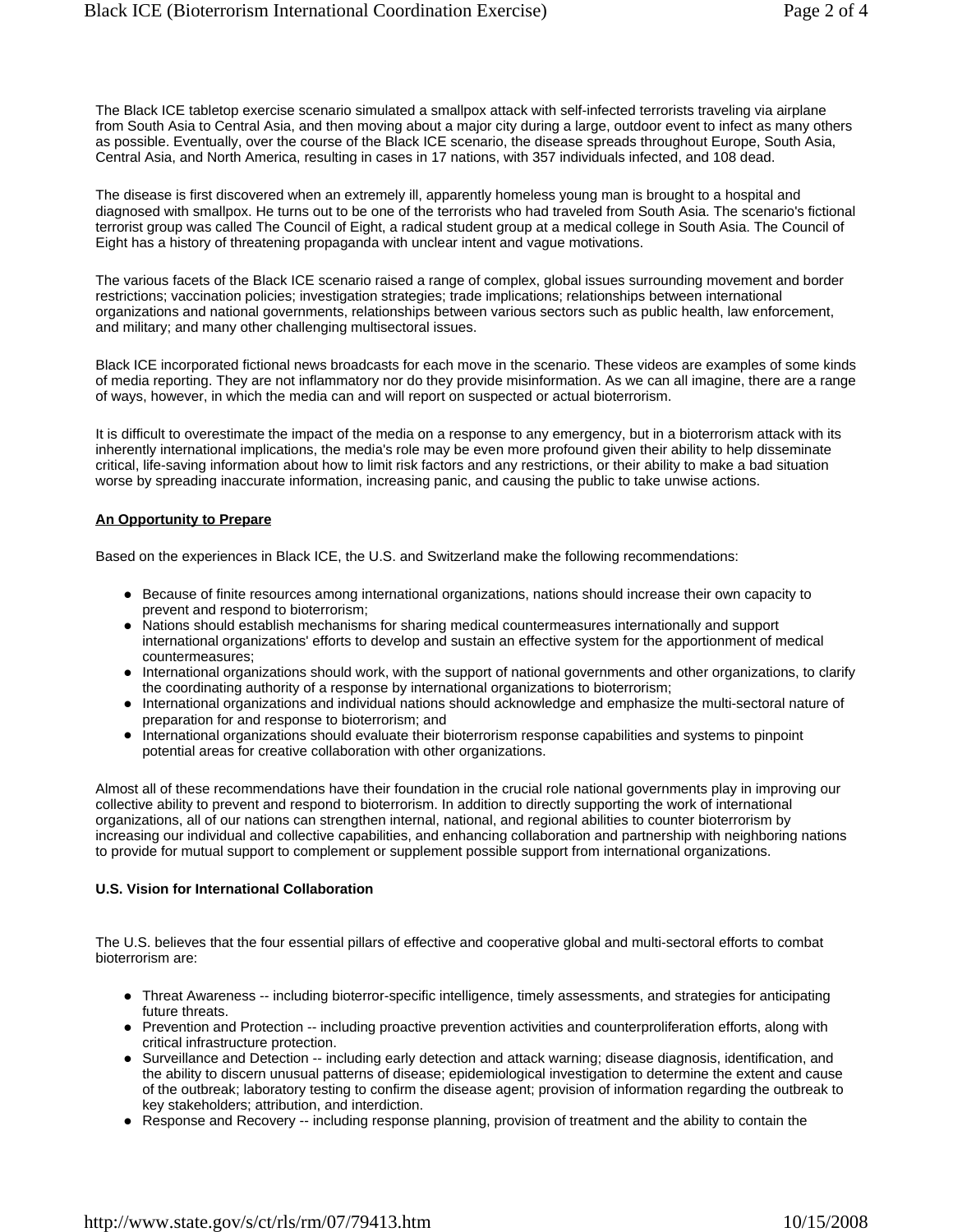outbreak through focused public health intervention, mass casualty care, risk communication, medical countermeasure development (drugs and vaccines) and distribution, decontamination, and recovery from the immediate and long-term effects of the outbreak.

Each of these elements requires input, skill, and guidance from a range of sectors including military, law enforcement, intelligence, public health, agriculture, environment, and science. And, to be effective, all of these elements require intense and sustained international collaboration.

Black ICE is one component of an ongoing international policy dialogue about the broad range of national and international strategies to combat bioterrorism and strengthen biodefense.

#### **Where do we go from here?**

Bioterrorism is a unique threat because, unlike terrorism with conventional weapons or even chemical, nuclear, or radiological materials, the response to a bioterrorism attack will require careful coordination among sectors that are not traditionally involved in counterterrorism and security activities and may not often work together. These varied sectors including health, law enforcement, humanitarian assistance, security, defense, and transportation are the critical disciplines represented in Black ICE.

A bioterrorism attack almost anywhere in the world -- regardless of the level of national preparedness and response capacity -- will require immediate and significant engagement by international organizations. The organizations that participated in Black ICE represent both the first response and the last resort for many nations.

The challenges in coordination, however, are not simply technical or logistical, but political as well. Some organizations are, for example, used to working on counterterrorism and security issues, but find it daunting to engage with humanitarian relief, public health, or agricultural efforts. For others, there are concerns about linking their health care or development work to security or counterterrorism initiatives, for fear of compromising much-needed humanitarian assistance. And for all international organizations, there are the competing needs and demands of multiple member states and limited overall resources.

We view Black ICE as a valuable step toward enhanced international *and* inter*sectoral* coordination in bioterrorism response. A collaborative response is fundamental to effectively preventing and responding to bioterrorism. Thus, building and enhancing relationships among relevant organizations is an important, concrete step towards a collaborative response.

Our Swiss partners share our opinion regarding the vital role that international organizations play and have agreed to continue to work with us to find new ways to address these important issues. I am also pleased to share the news that one of the international organizations that participated in Black ICE already plans to build upon the themes and work of Black ICE. While in Switzerland, Interpol announced its intention to convene two more bioterrorism exercises for international organizations -- a valuable contribution to continuing to develop international and multi-sectoral collaboration.

### **Conclusion**

Let me take a moment at the conclusion of my remarks to gratefully acknowledge the tremendous contributions of our partners in this effort.

We were fortunate to have financial support from two prestigious institutions, the Alfred P. Sloan Foundation and the Nuclear Threat Initiative's (NTI) Global Health and Security Initiative. Their support was vital in making Black ICE a success.

Further, on behalf of the U.S. Government, I would like to offer sincere thanks to the Government of Switzerland for its tremendous role in this partnership. It is difficult to adequately thank our Swiss partners for their collaboration and contributions. Our nations' joint sponsorship of Black ICE is an outgrowth of a long history as friends and allies in our work to make the world a better and safer place for people around the globe. We look forward to continuing this productive partnership in future joint work to defend against bioterrorism and strengthen biodefense and are very grateful to Ambassador Ziswiler's government for its tremendous support and unstinting hospitality.

Finally, I want to acknowledge the efforts and investments of time, energy, and resources from the Black ICE participating organizations themselves. Their willingness to participate actively at very senior levels for the two-day exercise is ultimately what makes Black ICE a success. None of this could have happened without their continued engagement, support, and good will -- and we are honored to have been able to work together with them.